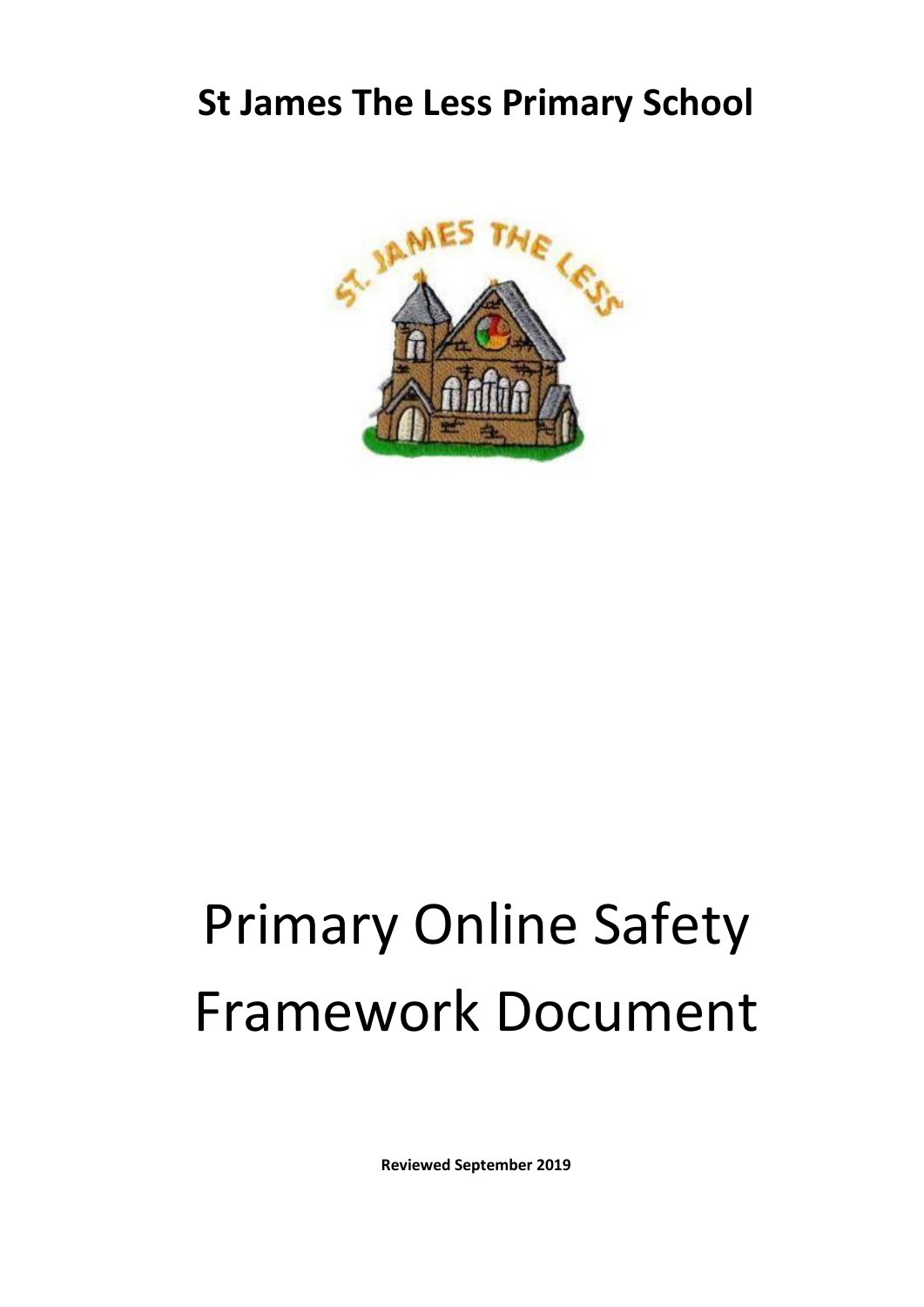#### **Please use the following document to help you interpret this policy for our school**.

The Lancashire eSafety Guidance Document

The Lancashire eSafety Guidance Document offers support and prompts to enable you to consider the appropriate responses to eSafety in your school and is intended to be used alongside this policy.

This completed eSafety Policy forms part of the Lancashire eSafety Charter. For further information about the Lancashire eSafety Charter please see<http://www.lancsngfl.ac.uk/esafety>

#### *Terms of reference*

eSafety – used throughout this document relates to all electronic Safety such as Online Safety /Web Safety / Electronic Device Safety

#### <span id="page-1-0"></span>**Developing and Reviewing this Policy**

This eSafety Policy has been approved by Governors and will be monitored and reviewed as listed below:

The implementation of this policy will be monitored by E Safety Champions – Governor – Mr K Egan and Teacher Miss Dickinson

This policy will be reviewed as appropriate by annual review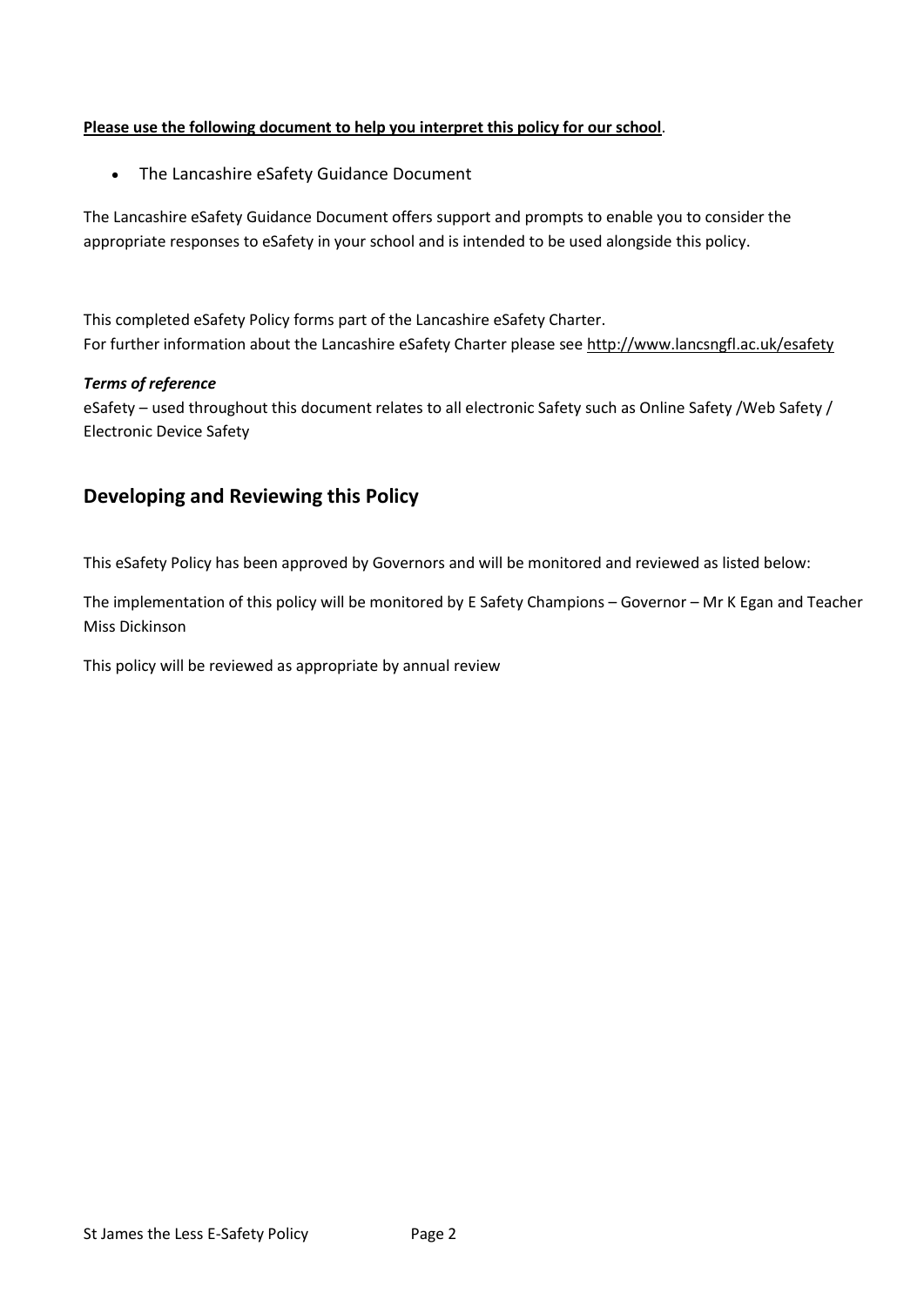## <span id="page-2-0"></span>**Contents**

| 1. |  |  |
|----|--|--|
| 2. |  |  |
| 3. |  |  |
| 4. |  |  |
|    |  |  |
|    |  |  |
|    |  |  |
|    |  |  |
|    |  |  |
|    |  |  |
|    |  |  |
| 6. |  |  |
|    |  |  |
|    |  |  |
|    |  |  |
|    |  |  |
|    |  |  |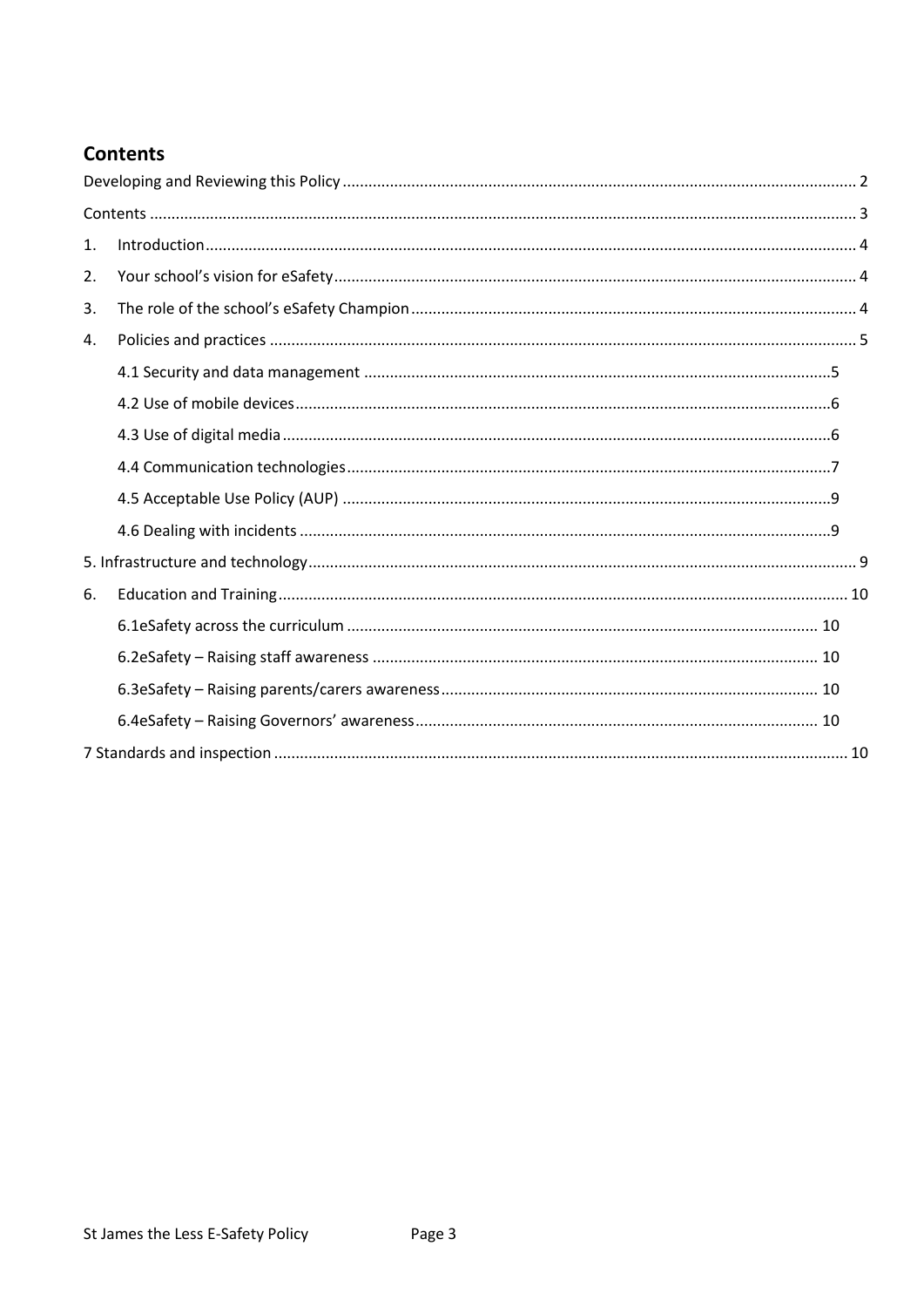## **St James the Less RC Primary School**

## **eSafety Policy**

## <span id="page-3-0"></span>**1. Introduction**

This policy applies to all members of the school community (including staff, pupils, parents/carers, visitors and school community users).

Research has proven that use of technology brings enormous benefits to learning and teaching. However, as with many developments in the modern age, it also brings an element of risk. Whilst it is unrealistic to eliminate all risks associated with technology, the implementation of an effective eSafety Policy will help children to develop the skills and confidence to manage potential risks and considerably reduce their impact. Furthermore it will help ensure the safety for all adults who support children in their learning.

Our eSafety Policy, as part of the wider safeguarding agenda, outlines how we will ensure our school community are prepared to deal with the safety challenges that the use of technology brings. The policy is organised in 4 main sections:

- [Policies and Practices](#page-3-1)
- Infrastructure and Technology
- Education and Training
- Standards and Inspection.

## <span id="page-3-1"></span>**2. St James the Less RC Primary School vision for Online Safety**

<span id="page-3-2"></span>At St James the Less RC Primary school we use technology when appropriate to enhance the learning experience for our children and to support the daily organisation and administration tasks carried out by school staff.

Keeping members of our school community safe, whilst using technology, is a priority and we expect staff to act as role models in their use of technology and abide by the shared decisions reflected in our eSafety policy and arrived at in joint consultation during staff meetings. Children are encouraged to explore and make responsible decisions regarding their uses of technology, informed by 'education' as opposed to the imposition of restrictions. As children are engaging with  $21<sup>st</sup>$  Century technologies both inside and outside of school, we will provide opportunities for both children and the wider community to understand and view eSafety education as a key life skill. At St James the Less we aim to equip children with the skills required to make appropriate life choices using the tools of the  $21<sup>st</sup>$  Century learner and enjoy the benefits of such technologies as a rich, rewarding and safe experience.

Our eSafety Policy defines what we consider to be acceptable and unacceptable behaviour regarding the uses of technology in school and the sanctions or procedures to be followed should breaches of security occur. It is communicated to staff, governors, pupils, parents, and all involved in our school community and is updated in light of the introduction of new technologies or incidents.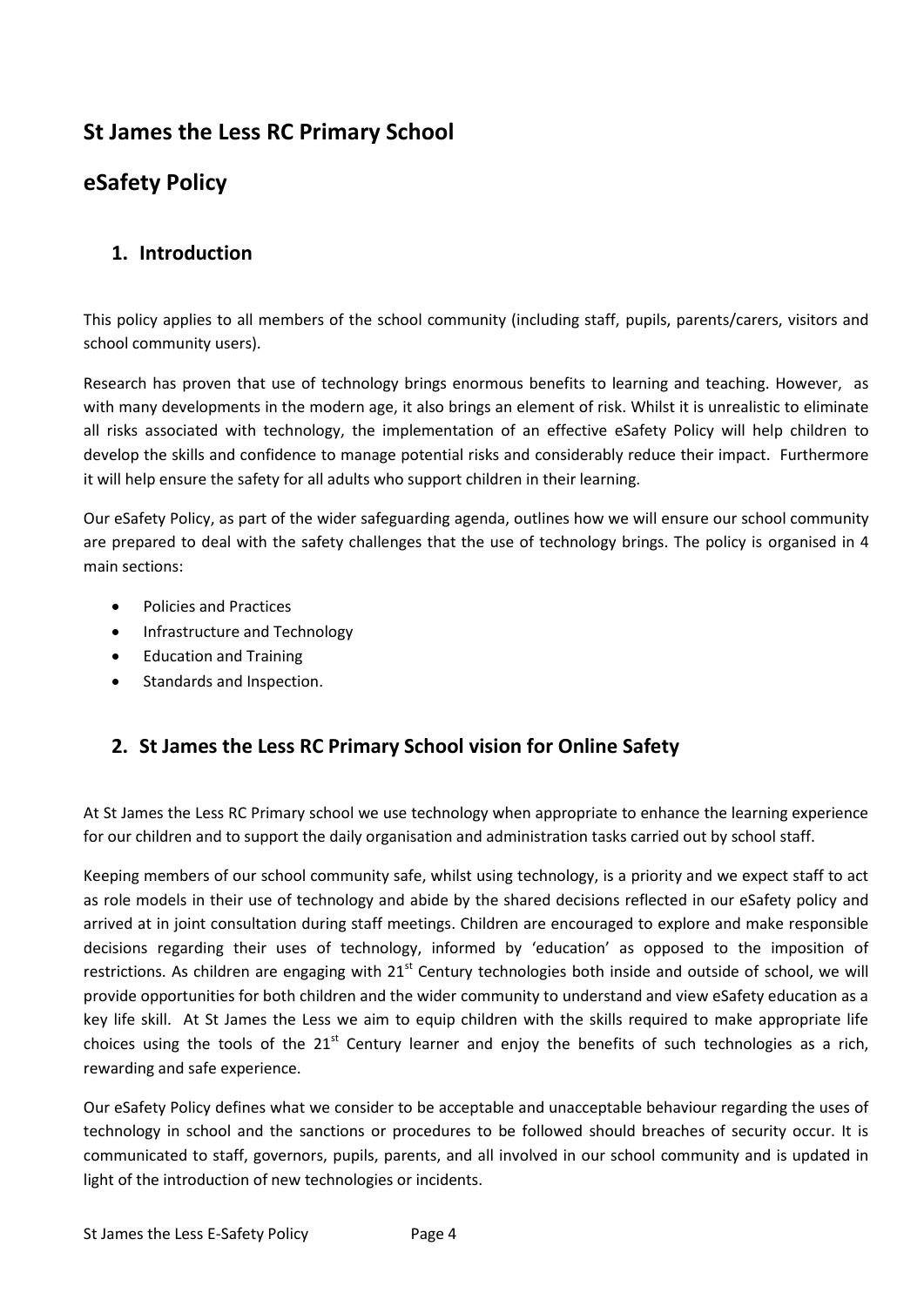## **3. eSafety Champion**

The role of the eSafety Champion is covered by the Computing Coordinators – Infrastructure and Curriculum. Ultimately the champion for eSafety is the headteacher who ensures this is addressed as part of the school Safeguarding agenda item in staff meetings.

#### <span id="page-4-0"></span>**4. Policies and practices**

#### **This eSafety policy should be read in conjunction with all school policies and documents:**

#### <span id="page-4-1"></span>**4.1 Security and data management**

In our school, data is kept secure and all staff are informed as to what they can/cannot do with regard to data in the following ways:

All staff are aware of what constitutes data i.e. Photos, records, assessment data, personal details

This list goes beyond pupils and staff and can relate to procedures in school or particular circumstances that should not be made publicly available i.e. School security / Processes for School closure etc

However, staff are reminded that all pupil data should be kept in the following locations

- Photographs all photographs of children can only be taken by school issued cameras and downloaded to the school server in a 'Staff Only' location (there are two locations for this)
- Photographs cannot be taken on staff mobile phones and cannot be taken home
- Visiting parents for assemblies and productions are informed of the appropriateness of taking photographs at specific times. This is always done in consultation with parents and specific guidance is offered
- Files about children (such as Assessment Trackers / IEPs) are only stored internally on the same server. If teachers need to transport files via pendrives they should ensure that all sensitive data is removed or the pendrive is encrypted in case such is lost
- Staff logon using a secure password that they alone know. Pupils do not know the teacher login details. Login details (passwords) are not shared with colleagues. Only one Global login is supplied for Supply teachers (staff can no longer use Staff01)
- Pupil Logon : All children have unique login details for some programs and Years 3 to Year 6 have personal login to access their files
- All persons using the school network or school devices away from school (i.e. laptops) accept that such property and all the data content belongs to the school. The school monitors and has the right to look at any data which may indicate the use of that technology if it has been used on school systems i.e. Tracking cookies, looking at history.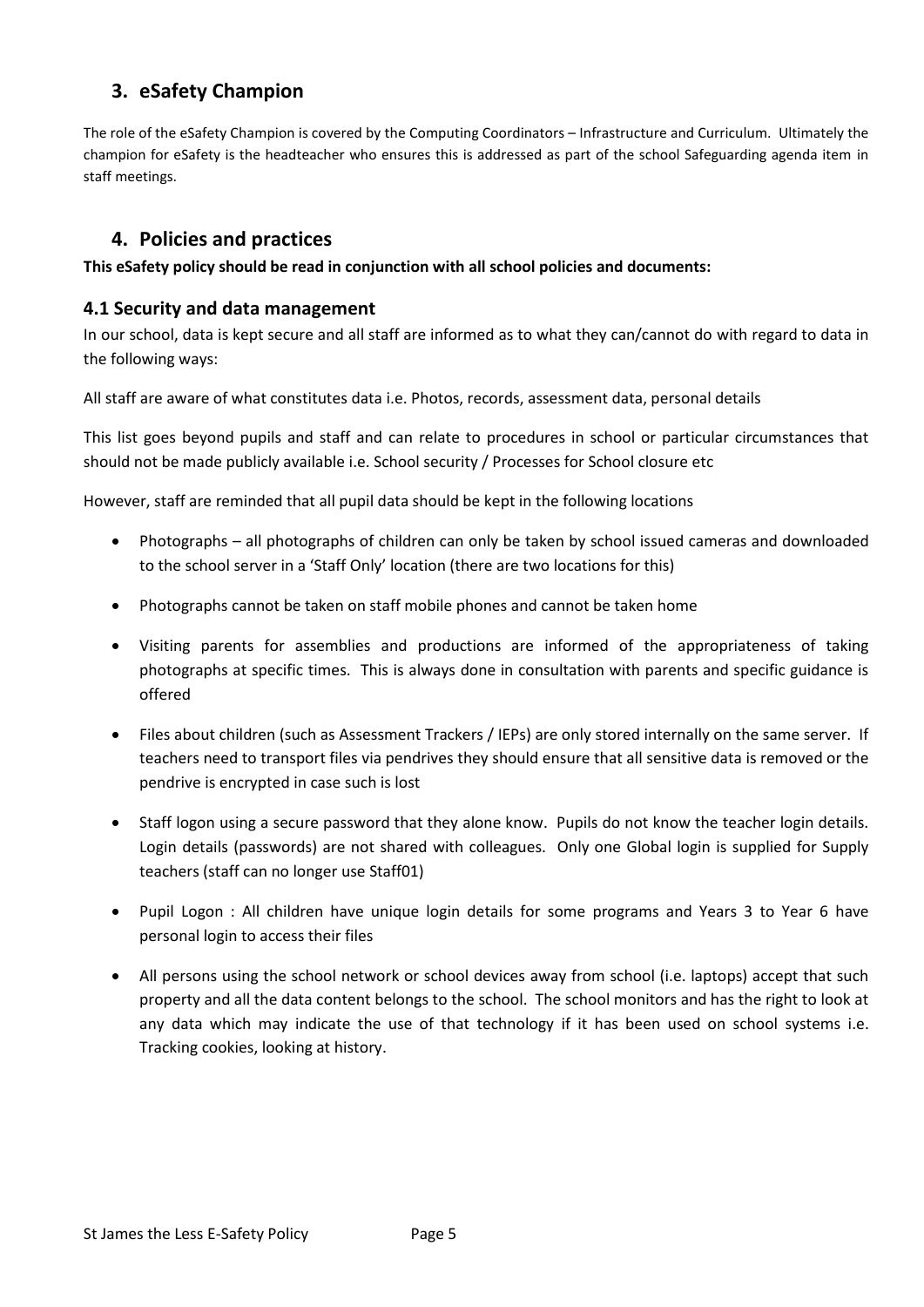#### <span id="page-5-0"></span>**4.2 Use of mobile devices**

In our school we recognise the use of mobile devices offers a range of opportunities to extend children's learning. However, the school staff handbook has an Appendix dedicated to the use of ICT in schools which sets out appropriate use of mobile technologies

#### **Additional info:**

Laptops and IPads are a mobile technology that teachers may be issued with by St James the Less. Any technologies issued by the school are bound by the same school policies and the files contained on them are restricted in the same way. School issued technology is solely intended for school business and prior permission must be sought from the Headteacher or designate for any personal use of school technologies

#### <span id="page-5-1"></span>**4.3 Use of digital media**

In our school we are aware of the issues surrounding the use of digital media online. All members of our school understand these issues and need to follow the school's guidance below.

- All staff and pupils should respect copyright and understand what constitutes infringement
- Terms and Conditions (T&Cs) for all software must be read before acceptance. Staff are reminded that there is a specific ordering process with specific members of staff who have authority to place orders. This must be considered carefully before downloading and agree to the Terms and Conditions of, often, Free Software.
- Some T&C's have financial implications and some T&C's have age restrictions as part of US law (often age 13 and above). Any deviation from age recommendation must be documented and authority sought from the headteacher as to why such deviation is appropriate. This would include DVD's, sound files, software and any other digital media not mentioned in this policy
- Parents are asked to sign a document each year for authority to use their child(ren) in a range of media. Children whose parents do not wish to have their children part of any publicity are made known to all staff. A list is available in every classroom and both offices.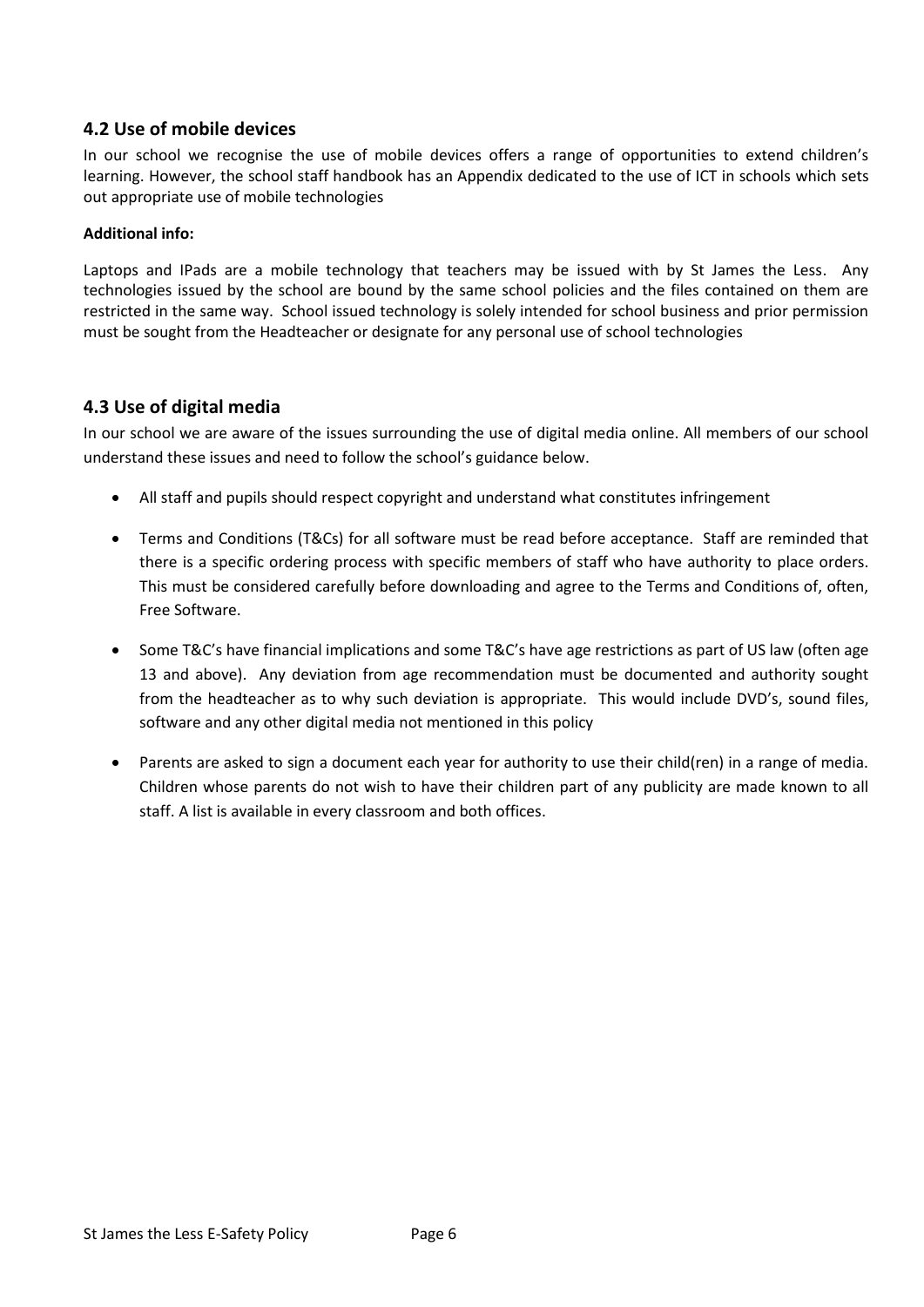#### <span id="page-6-0"></span>**4.4 Communication technologies**

*All digital communications should be professional in tone and content.* 

#### **Email:**

- Any email containing school related information should only be contained in school assigned email addresses not personal ones
- Email is not always secure and sensitive data should not be sent using unencrypted email
- Email encryption web sites are available and specific sensitive documents should be sent using the LEA secure email service. This is particularly important for SEN details, CAF etc. Lancashire LEA host their own email encryption service which is free to all teachers

#### **TEXT:**

Our school uses text to parents and any member of staff should ask the office staff to send out a message. Other members of staff are entitled to use this facility if they have received training

#### **Social Networks:**

*Many adults and pupils regularly use Social Network sites, e.g. Club Penguin, Moshi Monsters, Facebook or Twitter, although the minimum age for registering for some of these excludes primary school pupils. These communication tools are, by default, 'blocked' through the internet filtering system for direct use in Lancashire schools. However, comments made outside school on these sites may contravene confidentiality or bring the school or staff into disrepute. Refer to Staff Handbook for additional information.* 

#### **Some general rules to adopt**

- Members of staff should NEVER be 'friends' of children in school. This would be considered a serious breach of professional duty
- Members of staff should not be 'friends' of parents. However, there may be exceptions to this rule such as staff members whose children are in school and therefore a social circle exists out of school. Where such social circles exist all staff are reminded of the school Confidentiality Policy which prohibits particular conversation about school. No conversation should ever bring the school or themselves into disrepute or reveal anything about a pupil, staff member or school system. Staff are further reminded of the Whistle Blowing Policy that encourages all staff to make any such breaches clear to the headteacher
- All 'postings' should be considered to reflect the member of staff as a role-model to our pupils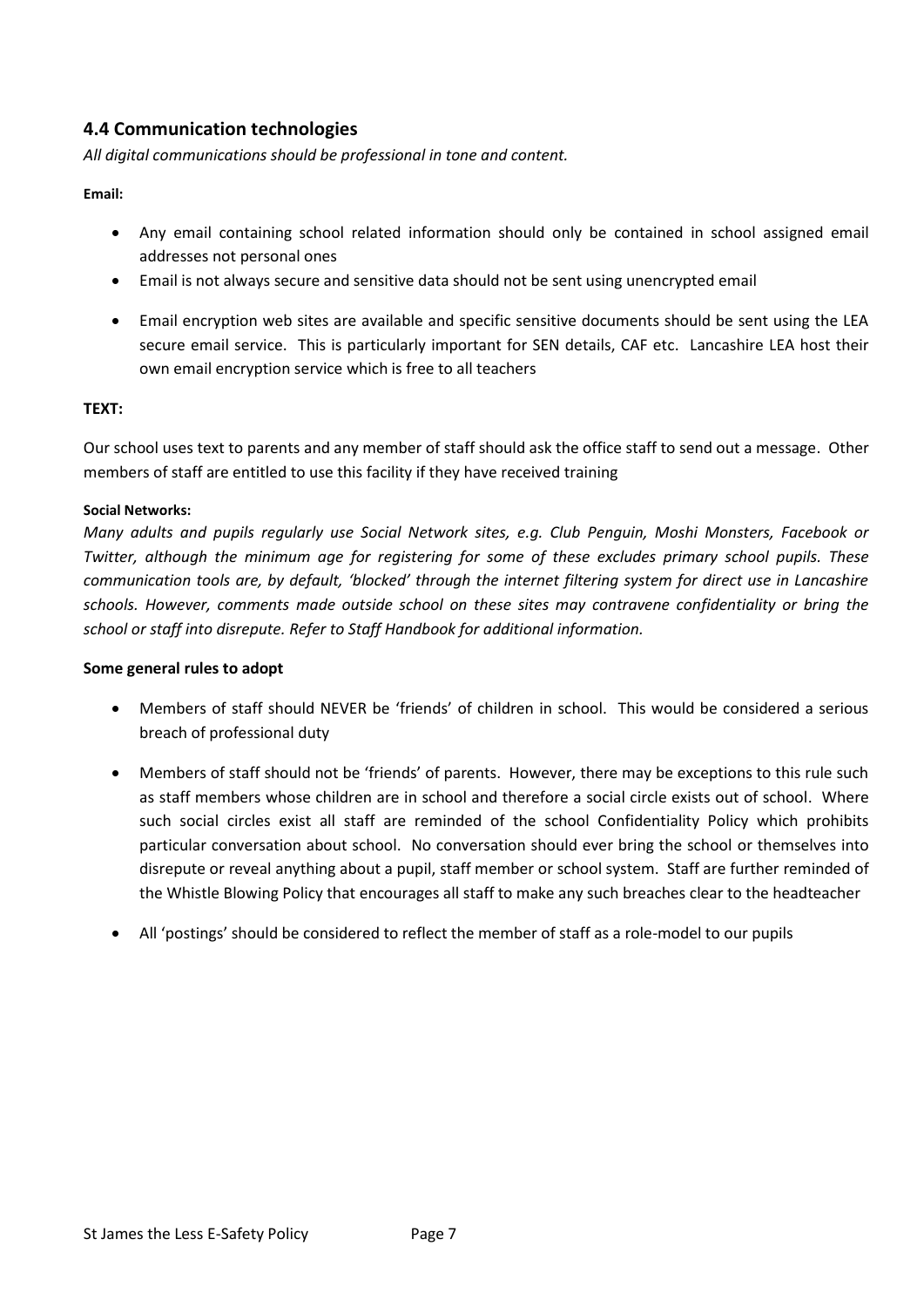#### **Mobile telephone:**

In our school the following statements outline what we consider to be acceptable and unacceptable use of Mobile telephones:

#### *Adults:*

- Staff : Mobile phones are not allowed to be used in class or in any situation, especially if that adult has responsibilities for that class
- Authority to use a mobile phone in class must come from the headteacher or designate
- The use of the camera facility on mobile phones is forbidden

#### *See staff handbook for additional information on Mobile phones*

#### *Children:*

- The bringing of mobile phones into school is to be discouraged. However, some parents expect their child to have a phone for the independent journey home; these children should hand phones into the office and collect at the end of the day
- Children are expected to keep their phones in their pockets/bags on the journey home. This is to protect them from opportunist thieves and to ensure they are not distracted and therefore endangered (e.g. crossing roads)

#### *See staff handbook for additional information on Mobile phones*

#### **Instant Messaging:**

In our school the following statements outline what we consider to be acceptable and unacceptable use of Instant Messaging:

• In our school we do not permit the use of any Messaging service that the school does not have total control over.

#### **Virtual Learning Environment (VLE) / Learning Platform:**

#### **In our school the following statements outline what we consider to be acceptable and unacceptable use of Virtual Learning Environments:**

- Principles of VLE (Moodle) are the same as the rest of using technologies. Children are taught good etiquette when using VLE Platforms and encouraged to adopt this into their ICT use.
- Children should follow their teacher's direction in using the VLE appropriately
- Staff training for VLE alongside E-Safety is identified. No members of staff use VLE without suitable training and understanding of the school policies

#### **Web sites and other online publications**

 *School website is maintained by designated staff who are adequately trained to ensure all material uploaded is appropriate*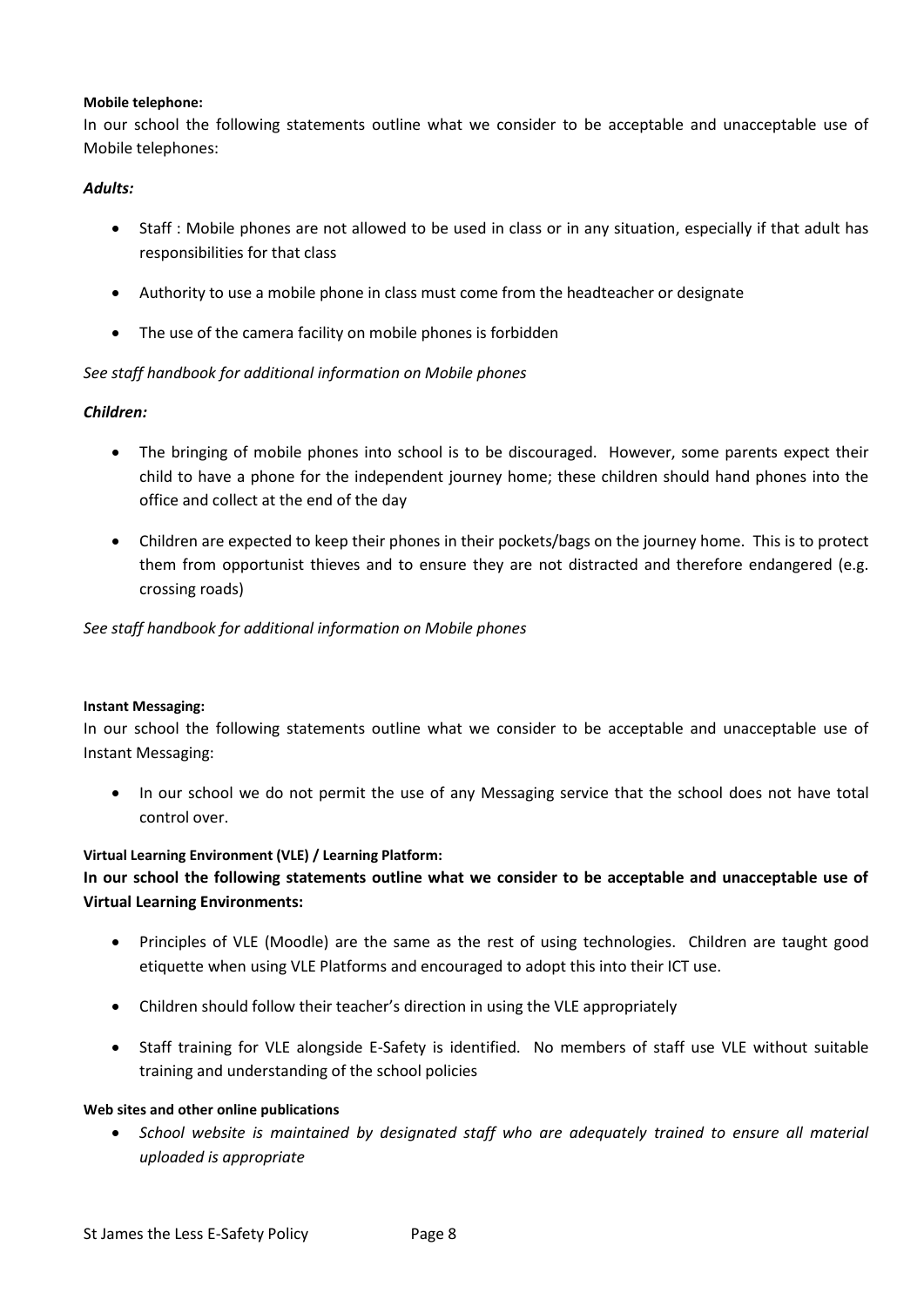#### <span id="page-8-0"></span>**4.5 Acceptable Use Policy (AUP)**

*The rapid change and expansion of new technologies require a flexible, developmental and safe response to their use. With this in mind every effort will be made at St James the Less to allow staff to discuss freely how children should use new technologies appropriately. A regular slot is dedicated in every staff meeting to ensure acceptable use is maintained. The scope of acceptable use will likely change on a regular basis and our school has decided to build into each staff meeting a slot to raise these issues.*

*Sample AUPs may be appropriate for particular circumstances and can be found in the appendices of "eSafety Guidance Document – Primary eSafety from Lancashire County Council*

#### <span id="page-8-1"></span>**4.6 Dealing with incidents**

*Staff are made aware of what constitutes 'illegal materials' and to report immediately to the headteacher or designate. If illegal material is found on screen to turn off the monitor and refer to [www.iwf.org.uk](http://www.iwf.org.uk/) and the POLICE. They must not show to other members of staff or any other person as this constitutes an offence.*

*Staff deviation from Policy will be dealt with as with any deviation from school policy*

*In the case of a child: any deviation from following teachers' specific instructions will be a direct contravention of the school Behaviour Policy which is supported by the Behaviour Consequence Chart. For instance- CyberBullying would be treated as Bullying and would fall into Level 3 Behaviour Consequence and would involve parents being informed. Children are taught what constitutes acceptable use of technologies and are encouraged to educate their peers so that all may use the technologies safely.*

*Training materials are used to appropriately educate teachers, children and parents*

#### <span id="page-8-2"></span>**5. Infrastructure and technology**

#### **Pupil Access:**

Children in KS1 have a generic login. Children in KS2 have their own unique login.

#### **Passwords:**

Nominated staff can change all passwords. Pupils should have own. All persons who use the school system are taught about password strengths

#### **Software/hardware:**

Auditing is carried out by the Headteacher and School Business Officer

Site Licenses are controlled by Technical Support which is provided externally. No applications are ever installed unless Tech Support is sure that the school is correctly licensed

#### **Managing the network and technical support:**

Detailed management of school wireless, network, server, client stations is controlled by Technical Support, further directed by nominated persons

Devolved Filtering : The headteacher accepts responsibility for Internet filtering. Normally all filtering is carried out by our ISP who recognise the need for school filtering